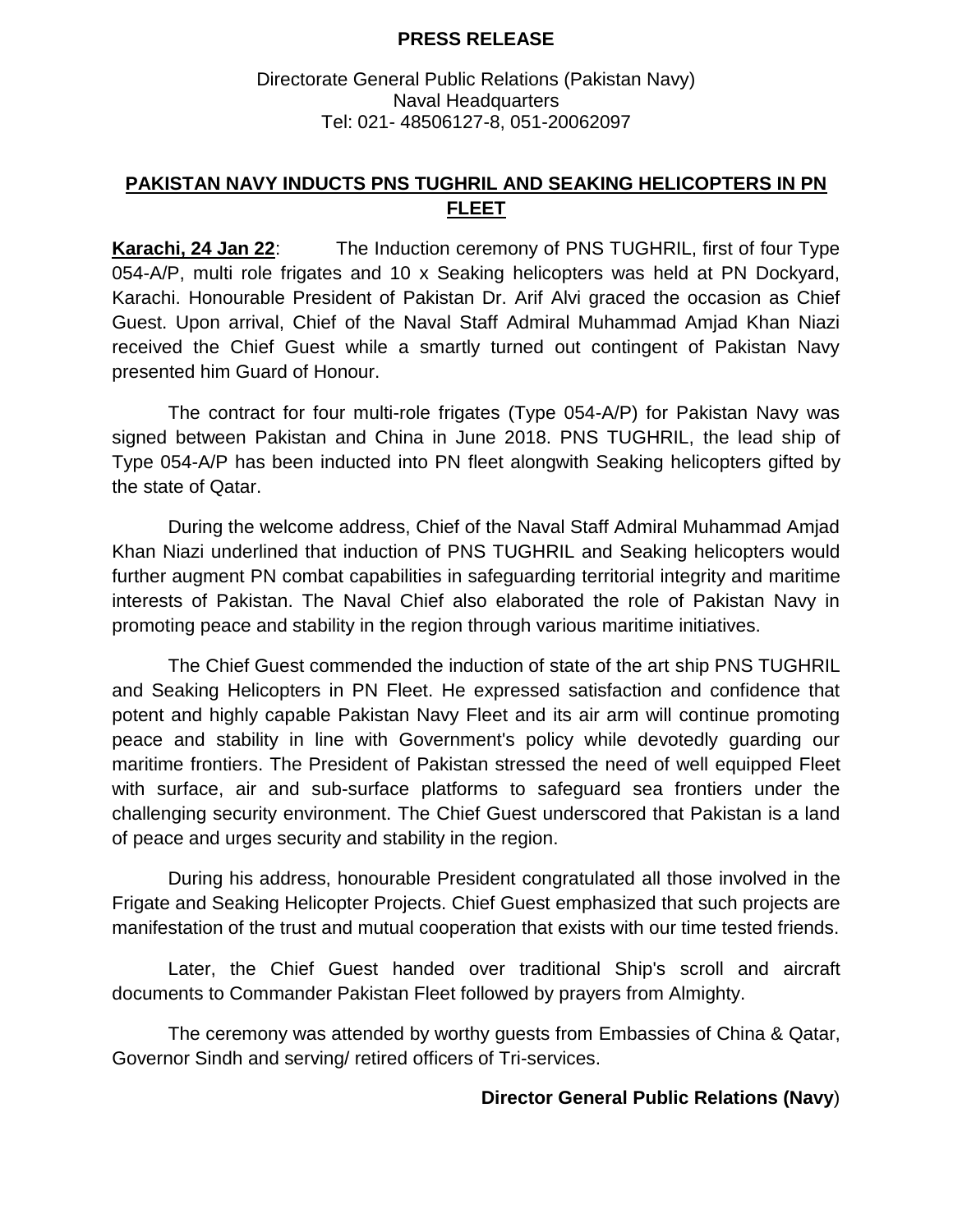

President of Pakistan, Dr Arif Alvi in a group photo with Chief of the Naval Staff Admiral Muhammad Amjad Khan Niazi and Officers of Sea King Squadron<br>at the Induction Ceremony of PNS TUGHRIL and Sea King Helicopters held



President of Pakistan, Dr Arif Alvi in a group photo with Chief of the Naval Staff Admiral Muhammad Amjad Khan Niazi and Ship Crew at the Induction Ceremony of PNS TUGHRIL and Sea King Helicopters held at PN Dockyard, Karachi